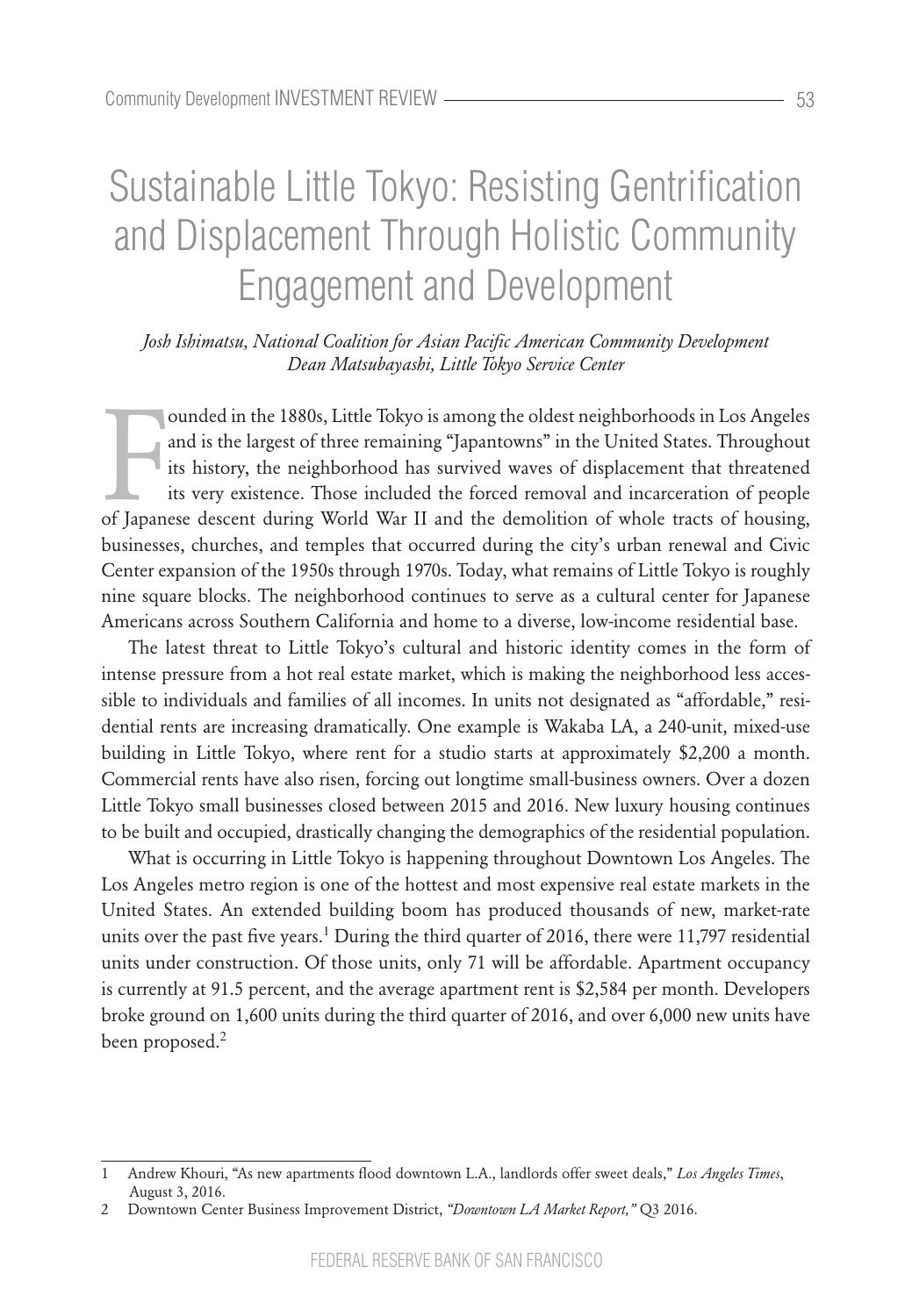With its combination of expensive, rising rents and large populations of people in poverty, Los Angeles is the most rent-burdened market in the country.<sup>3</sup> Further, of all the metropolitan areas in the United States, Los Angeles has the second-highest population of Asian Americans, Native Hawaiians, and Pacific Islanders (AAPIs) in poverty.<sup>4</sup>

Little Tokyo Service Center (LTSC), a community-based organization (CBO) in Little Tokyo, is working holistically and across sectors to fight against gentrification and displacement and to ensure greater community control over the future development of its neighborhood. LTSC takes a multi-pronged approach that includes services, development, organizing, and planning and involves multiple stakeholders, including residents across a diversity of incomes, other community-based partners and institutions, neighborhood small businesses, and allies across the region. This article distills LTSC's approaches to address gentrification and displacement into a set of lessons that are applicable to the community development field as a whole. The core lessons from LTSC are as follows:

- · Organizing and community planning should drive development (not the other way around).
- · Organizing and community planning efforts should center around a shared vision of community that is both open to change and rooted in existing values.
- · Approaches to community empowerment should be culturally specific even when tied to broader movements.
- · For maximum impact, build locally and connect regionally (and nationally).
- · Arts and culture help define our neighborhoods and serve as a strategy to engage multiple communities and to tie everything together.

These lessons, on their face, may not be groundbreaking. But, as described below, when applied in an integrated manner with sensitivity to the nuance and detail of local context, they can be transformative and demonstrate how community development can be effectively mobilized against gentrification and displacement.

# **Gentrification and Displacement Among AAPI Communities**

Gentrification and displacement are particularly acute challenges for low-income and working-class AAPIs, who, more than any other racial group, disproportionately live in central cities in the hottest, most expensive real estate markets, where incomes have not risen at the same pace as housing costs.<sup>5</sup>

<sup>3</sup> Rosalie Ray, Paul Ong, and Silvia Jimenez, "Impacts of the Widening Divide: Los Angeles at the Forefront of the Rent Burden Crisis," UCLA Luskin School of Public Affairs, September 2014.

<sup>4</sup> Josh Ishimatsu, "Spotlight on Asian American and Pacific Islander Poverty," National Coalition for Asian Pacific American Community Development, June 2013.

<sup>5</sup> Chris Fuchs, "Squeezed by rents, stagnant incomes, communities find solutions," NBC News, May 11, 2016.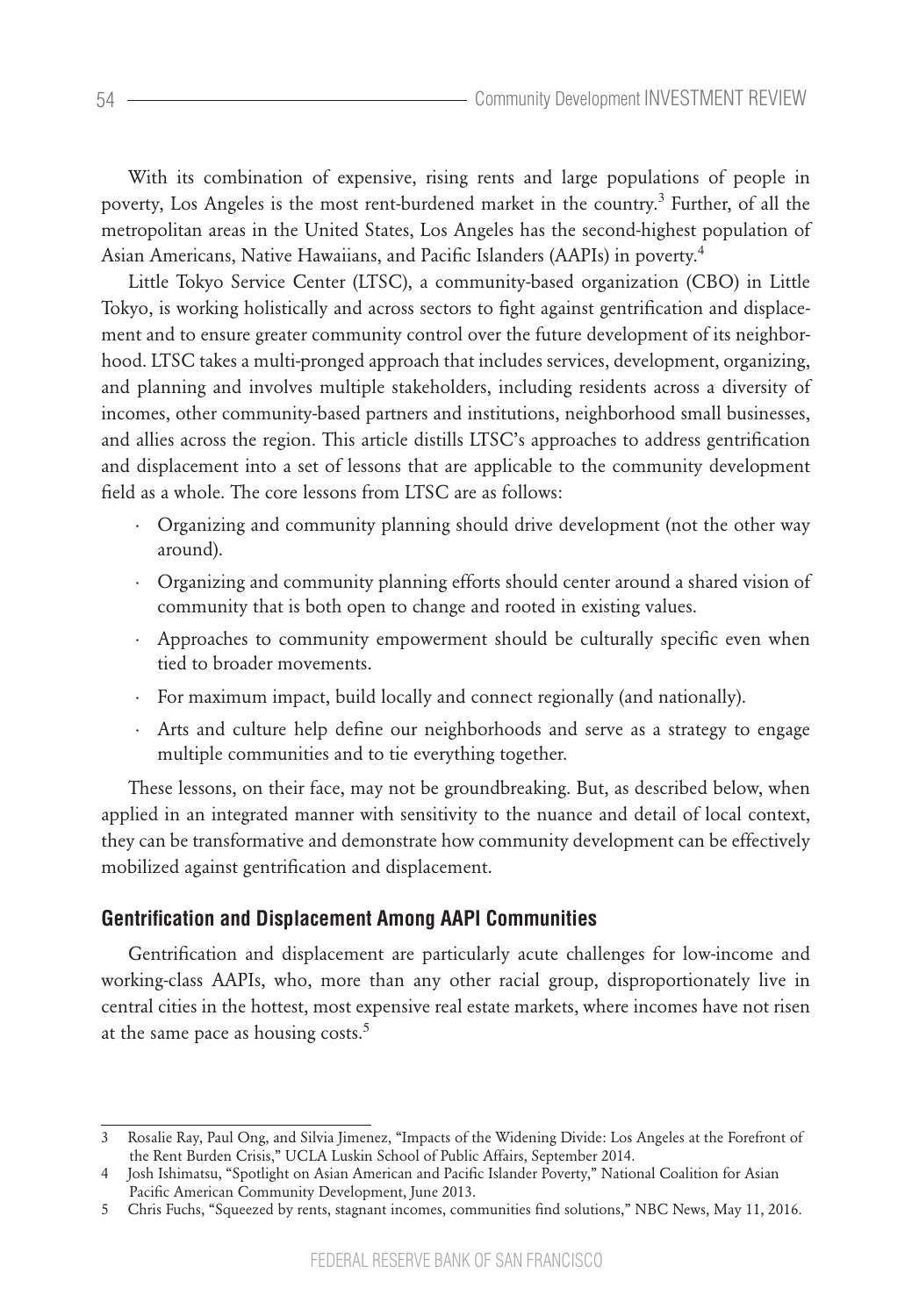## *AAPI Poverty and Wealth Increase*

From 2011 to 2015, after five years of modest economic growth, the total number of people in the United States living below the federal poverty line decreased from 48.4 million to 46.1 million, a drop of almost 5 percent.<sup>6</sup> Over the same period, the number of AAPIs living in poverty increased from 1.99 million to 2.14 million, a rise of over 7 percent. All other major racial/ethnic groups, as tracked by the U.S. Census—non-Hispanic whites, Hispanics, African Americans, American Indians, and Alaskan Natives—saw decreases in the total number of people in poverty that were comparable to the national trend. Of all major racial/ethnic groups in the United States, only AAPIs saw an overall increase in poverty from 2011 to 2015.

Over this same period, AAPI median household income grew at a rate greater than the household income of any other racial/ethnic group.<sup>7</sup> With many AAPIs enjoying economic success and the AAPI poverty population growing, there is significant economic inequality within the AAPI community. Many fail to recognize this inequality, rendering invisible millions of poor and working-class AAPIs.

## *Low-Income AAPIs and Hot Markets*

The majority of poor AAPIs live in the most expensive and hottest metropolitan rental markets.<sup>8</sup> Overall, those markets house roughly 30 percent of the U.S. population but only 26 percent of the nation's poor people. In contrast, 55 percent of poor AAPIs live in the nation's hottest and most expensive markets. In general, most other racial/ethnic groups tend to have higher proportions of poor people who live in rural areas or in less expensive and cooler real estate markets (e.g., metropolitan areas, like Detroit).

The geographic distribution of AAPIs concentrated in the Pacific Coast and urban Northeast/Mid-Atlantic correlates with poor AAPIs being concentrated in the most expensive urban markets. This overrepresentation of poor AAPIs in expensive and hot markets means that they are disproportionately burdened by high housing costs and rising rents, and that AAPI communities are especially at risk for gentrification and displacement.

## *AAPI CBOs as Anti-Displacement Innovators*

Because AAPI economic need is largely invisible and generally not recognized as a problem, CBOs serving low-income AAPIs themselves tend to be under-resourced and invisible. Out of necessity, AAPI CBOs have become creative and resilient in how they

<sup>6</sup> Poverty data from U.S. Census, 1-Year American Community Survey (ACS), 2011 and 2015.

<sup>7</sup> Median household income data from U.S. Census, 1-Year ACS, 2011 and 2015.

<sup>8 &</sup>quot;Most expensive" is defined as median gross rent equal to or greater than \$1,000 (2015 U.S. median gross rent was \$959 per 2015 1-Year ACS), and "hottest" is defined as an increase equal to or greater than \$100 in median gross rent over the past five years (increase of \$88 in U.S. median gross rent from 2011 to 2015, per ACS). Of the 100 largest U.S. metropolitan statistical areas, 23 fit this definition of expensive and hot. These 23 markets contain approximately 30 percent of the total U.S. population and 26 percent of the U.S. poverty population but 55 percent of all AAPIs in poverty. That is, the majority of poor AAPIs live in the hottest and most expensive housing markets.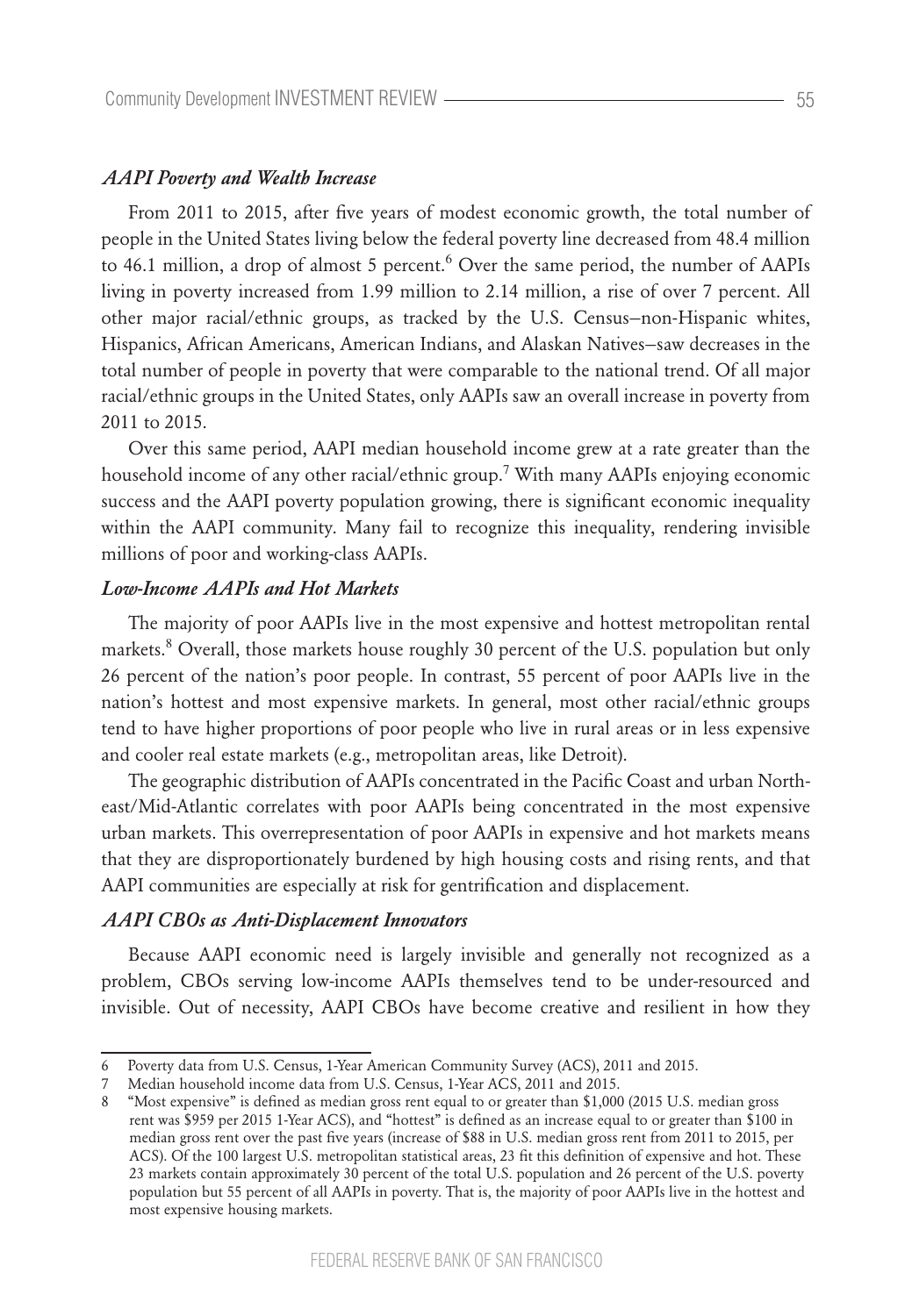innovate to survive and serve their communities. This generalization is true for the current displacement crisis facing low-income AAPI communities. In 2016, the National Coalition for Asian Pacific American Community Development (CAPACD) and the Council for Native Hawaiian Advancement released the report "Asian American & Pacific Islander Anti-Displacement Strategies," which profiled different anti-displacement strategies from more than 25 member organizations located in seven different states and the District of Columbia, including LTSC.<sup>9</sup>

## **LTSC and Sustainable Little Tokyo**

Founded in 1979, LTSC is a social service center and community development corporation whose services reach over 18,000 persons per year. LTSC is the primary bilingual Japanese social service provider in Southern California, but it also provides a diverse array of services in five languages to low-income individuals and families in Los Angeles. As a community developer, LTSC preserves and strengthens Little Tokyo's physical, cultural, and social assets through real estate development, community planning, small-business assistance, and community organizing. LTSC also collaborates with other organizations across the Los Angeles region to develop community-driven, service-enriched affordable housing. To date, LTSC has partnered with over 15 CBOs to develop 25 projects with over 950 units of community-driven, service-enriched affordable housing and over 130,000 square feet of nonprofit community space and community-oriented retail.

In 2012, in response to gentrification and displacement pressures on the neighborhood, as well as proposals for new transit infrastructure to be developed in the neighborhood, LTSC built upon decades of community organizing and engagement to play a lead role in convening neighborhood residents and community partners in the development of the Sustainable Little Tokyo plan. Sustainable Little Tokyo is also anchored by the Little Tokyo Community Council and the Japanese American Cultural and Community Center, with technical and resource support from the Natural Resources Defense Council, the Low Income Investment Fund, the Local Initiatives Support Corporation, Enterprise Community Partners, Global Green, NeighborWorks America, Mithun, and others.

The Sustainable Little Tokyo plan is a deep, layered, and living document. It represents the community's aspirations around equity, affordability, transit, arts, culture, environmentalism, commerce, and growth. It spans modest, small-scale goals (e.g., plans to increase residents' use of energy-efficient light bulbs) to ambitious, large-scale plans for major infrastructure (e.g., a neighborhood-wide system for storm-water reclamation and processing). There are trackable goals around small-business and job creation, asset mapping, affordable housing creation and preservation, development of new community and recreation space,

<sup>9</sup> National Coalition for Asian Pacific American Community Development (CAPACD) & Council for Native Hawaiian Advancement (CNHA), "Asian American & Pacific Islander Anti-Displacement Strategies" (Washington, DC and Kapolei, HI: National CAPACD and CNHA, May 2016).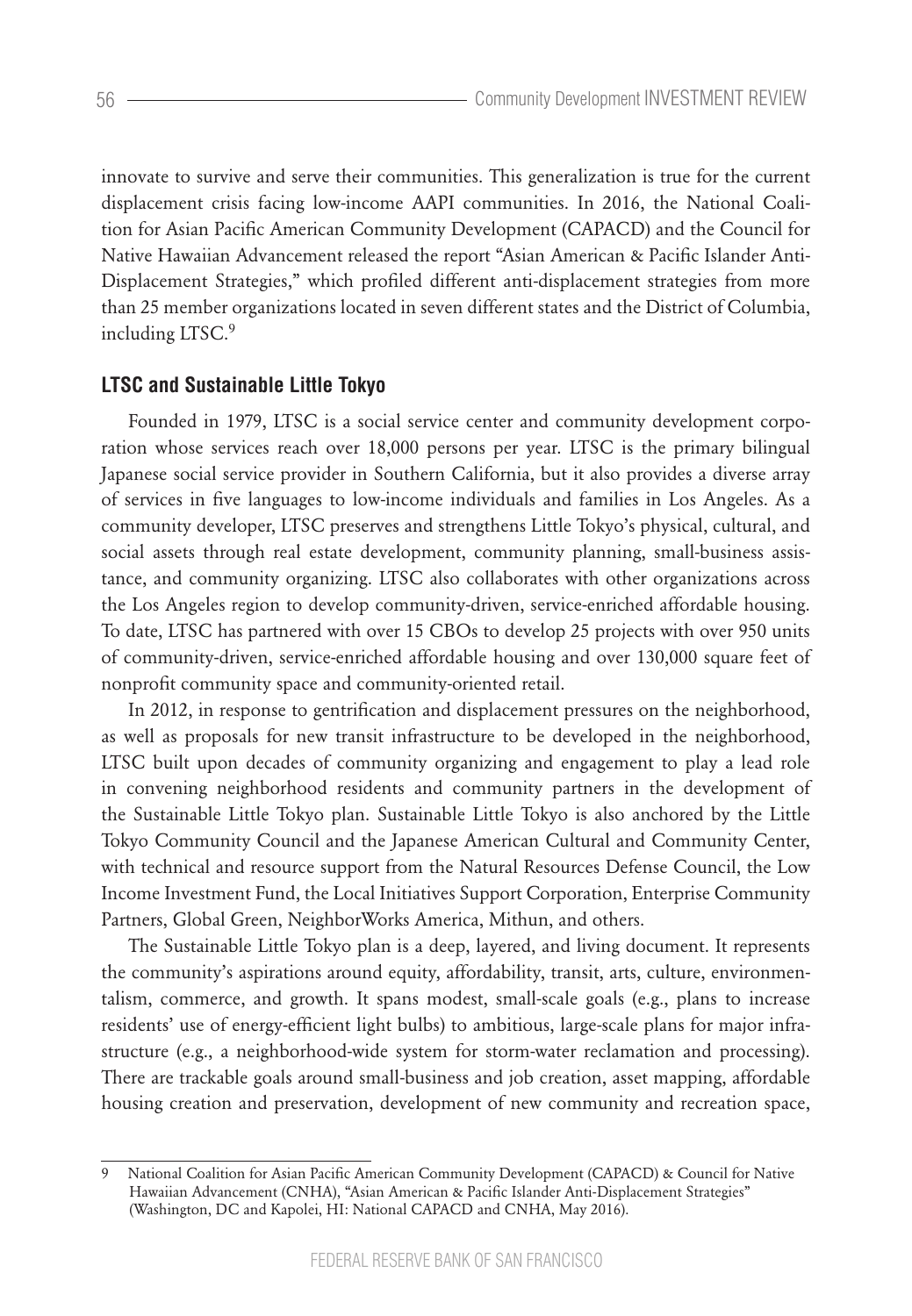emissions reductions, and reduction of the neighborhood's carbon footprint. These efforts are already impacting the neighborhood, as shown by over 2,000 pounds of surplus produce donated to a local food bank, a dozen utility boxes painted with public art, over 300 residential households and small businesses receiving energy-efficiency consultations, and the activation of the historic Azusa Street alleyway, which once served as the home for the first Pentecostal church. But most important, the Sustainable Little Tokyo plan represents community consensus around the future of the neighborhood and is a tool to guide the neighborhood's inevitable development and growth. The plan itself is a model in terms of the scope of its coverage and the ways in which it scaffolds larger, more ambitious goals from easily achievable initial outcomes. However, the real lessons here are not so much about the product but the process.

## **The Core Lessons**

## *Organizing Drives Development*

"It is more important to control development than it is to be a developer. If you're a developer, you do one property at a time, but if you control development policy, you affect all the properties in your city. $^{\cdot 10}$ 

*—Gordon Chin, former executive director of the Chinatown Community Development Center*

LTSC's earliest experiences with real estate development were driven by organizing. During the periods of urban renewal and Los Angeles Civic Center expansion, whole blocks of the neighborhood were razed, and hundreds of low-income people and dozens of small businesses and community organizations were displaced. LTSC became involved in its first real estate development project—the San Pedro Firm Building—as a result of the community's protesting the planned demolition of the building for City Hall expansion. And even though LTSC has since rehabilitated three more properties on the same block as the San Pedro Firm Building, the preservation of the historic core of Little Tokyo owes more to its designation as a National Historic District than to the development of any individual property or set of properties. The designation itself was a product of community organizing and community pressure.

Likewise, during this current wave of development and displacement, LTSC understands that, by itself, it can't possibly buy, preserve, and develop enough properties to define the community. It requires a larger exercise of community power—the power to affect policy and to change the framework in which development and resource allocation decisions are made. It requires organizing. It requires a shared vision and set of values for the community.

<sup>10</sup> Josh Ishimatsu, "Interview: Gordon Chin, Founding Executive Director of the Chinatown Community Development Center," *Shelterforce*, January 29, 2016.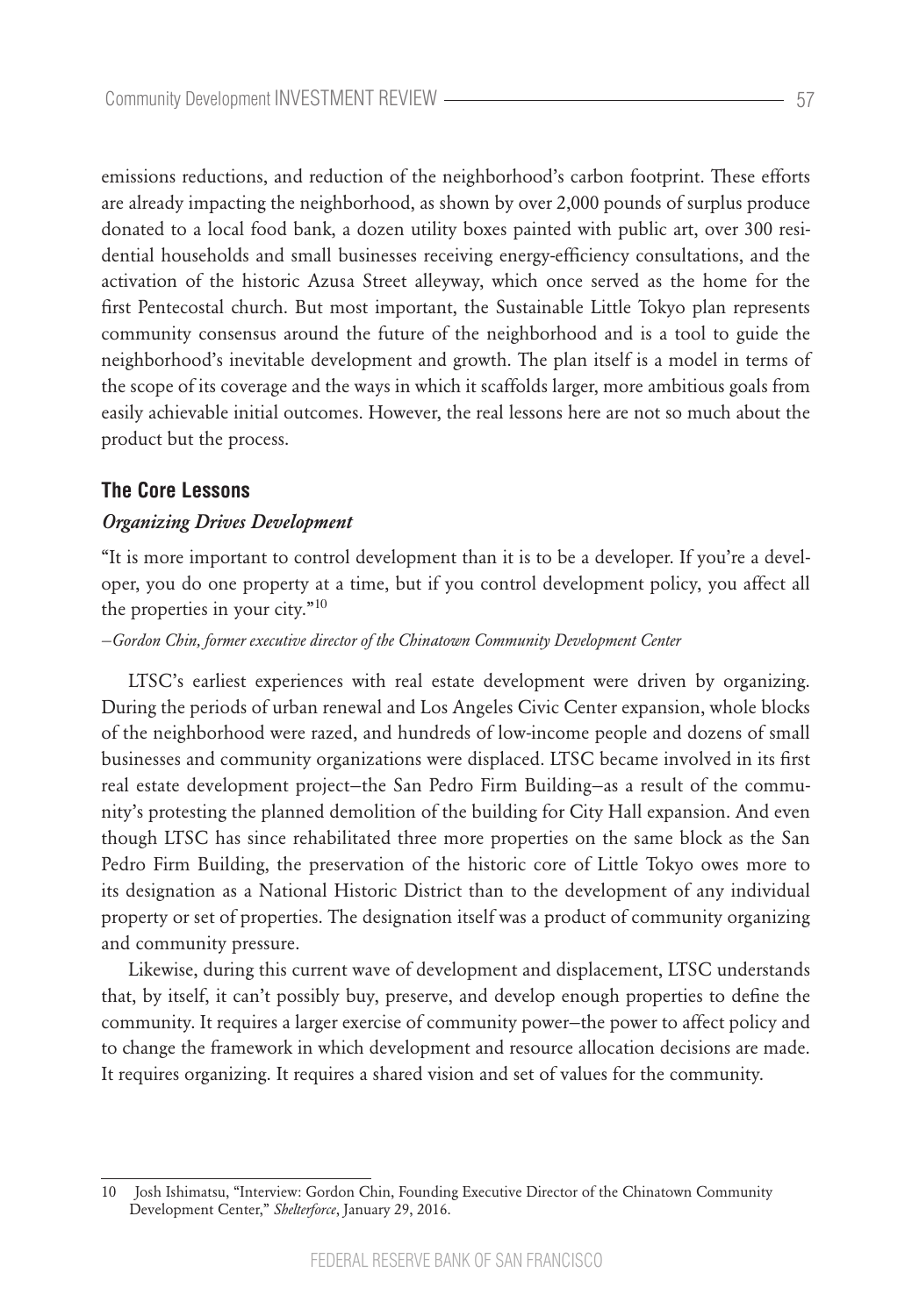## *A Shared, Open Vision of Community Change*

"Welcome to Little Tokyo; please take off your shoes." *–Christina Heatherton, J-Town Voice*

Anti-displacement and anti-gentrification movements can easily become antagonistic as people's justified anxiety and anger over the threat to their homes channels into fear and hatred of any perceived outsiders. Negative emotions often translate into hostility toward newcomers. For LTSC, the challenge was to frame a vision of anti-displacement work that did not reify NIMBYism ("Not In My Back Yard") and that moved beyond a culture of "no" and an insular vision of a neighborhood that never changes, never grows. There is an inherent tension between a vision that recognizes that history must be preserved and remembered and one that acknowledges that culture is always changing, that cities are always changing, that newcomers are not enemies, and that Little Tokyo has always been diverse.<sup>11</sup> How do we honor the past, prevent erasure, AND welcome the new in respectful ways, and how must we adapt and change? And, most of all, how can we do all of this in ways that are equitable, sustainable, and empowering?

Many Japanese Americans (and many other AAPIs) have retained the cultural practice of taking off shoes at home or when entering somebody else's house. The slogan "Welcome to Little Tokyo; please take off your shoes" expresses the ethos that newcomers are welcome, but people need to acknowledge and respect that they are entering a place with a pre-existing identity and normative culture. In this spirit, the Sustainable Little Tokyo planning process not only includes the participation of longstanding community stakeholders but also involves new residents who appreciate the role that the neighborhood has played (and continues to play) as a cultural hub and in supporting the community's most vulnerable.

## *Culturally Specific Movement Building*

"Start where people are at."

*–Shelley Poticha, former director of the HUD Office of Sustainable Housing and Communities, giving advice on community engagement to promote sustainability*<sup>12</sup>

LTSC, as a CBO working in a historically Japanese American community, constantly innovates new ways to apply culturally relevant concepts in its work. These culturally relevant concepts apply both to how LTSC works internally (i.e., informs the manner and approach of LTSC's work) and externally (i.e., applies to the content of messaging and outreach).

For example, as an operating value, *nemawashi* is a Japanese term that Evelyn Yoshimura, director of Community Organizing, likes to use. It literally means to work around the roots to help a plant grow. In Japanese corporate culture, *nemawashi* is about the process to build

<sup>11</sup> See, for example, Scott Kurashige, *The Shifting Grounds of Race: Black and Japanese Americans in the Making of Multiethnic Los Angeles* (Princeton, NJ: Princeton University Press, 2010).

<sup>12</sup> Ben Brown, "The revolution will not be organized (but the food and drink will be pretty good)," New Urban Network, July 22, 2016.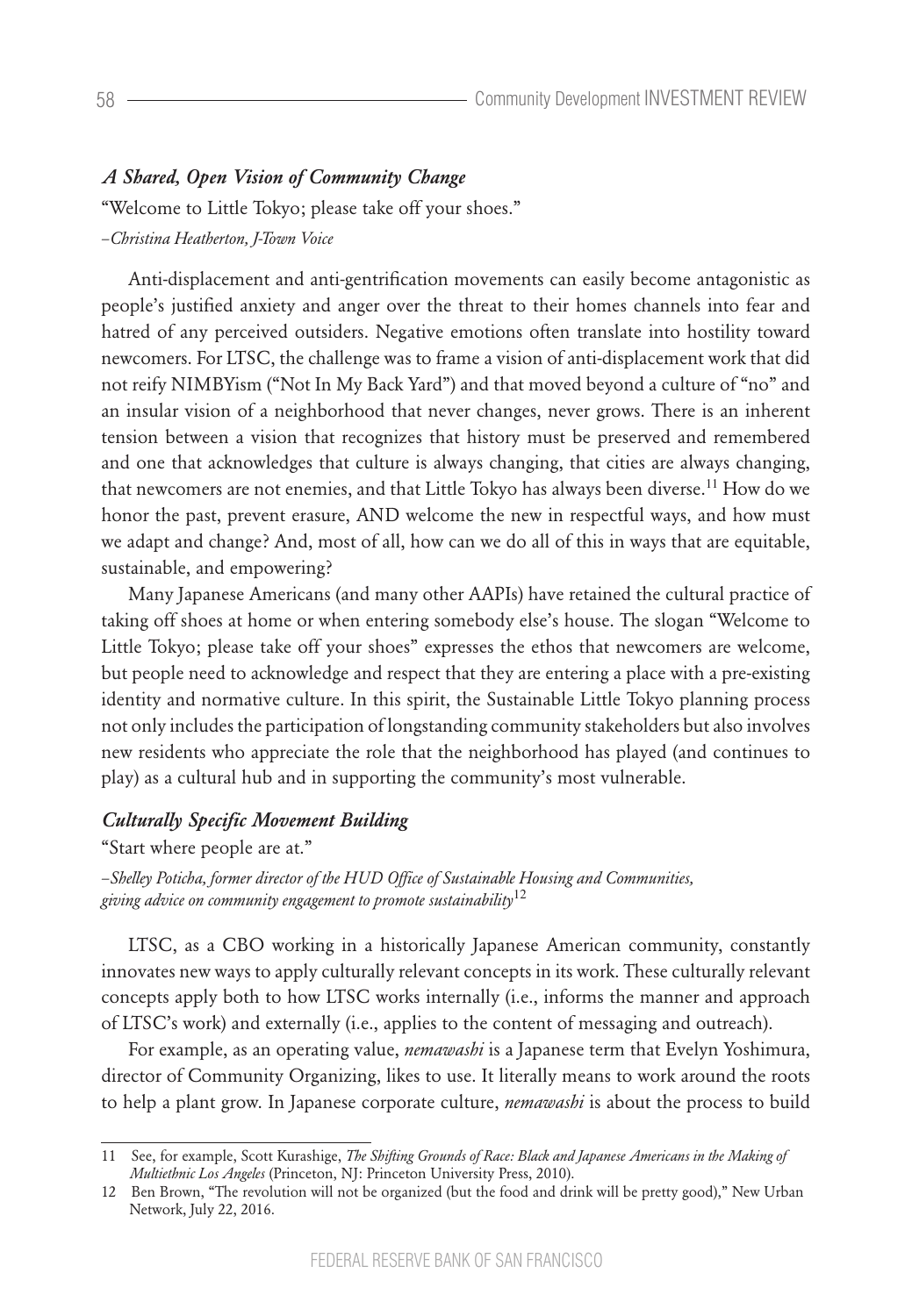consensus in which a proposed change or new project is circulated through the corporate structure. Applied to community organizing, LTSC-style, *nemawashi* means the grassroots always need to be involved, that good process is at least as important as a good result, and that those affected by a policy always need a voice in that policy.

As an example of how this culturally relevant approach works in outreach and messaging, consider *mottainai*, which comes from a Buddhist concept about showing respect for the interconnectedness of all things by not being wasteful. Japanese American grandmothers say "No *mottainai*" when they fill their cupboards with empty tofu containers or save (pre– plastic-bag ban) and re-use plastic bags from the grocery store. For Japanese Americans, *mottainai* is instantly recognizable, instantly resonant. It's a holdover from the immigrant experience, the community history of living through war, dislocation, and economic hardship, of having once needed every little thing to get by, which shows up today as a pack-rat mentality. LTSC is creatively applying the concept of *mottainai* to environmentalism. For some segments of the Japanese American community (and likely for segments of other communities of color), environmentalism is not resonant. For these individuals, environmentalism is perceived as what crazy white hippies and hipsters talk too much about. Talk about carbon footprints and global warming makes folks tune out. But say "*mottainai*," and people instantly understand. It re-contextualizes why sustainability is something that Little Tokyo should care about as a community. It connects to deeply held values of respect for life (and all things) and to the value of modest, frugal living.

This type of culturally specific messaging and engagement—this intimate knowledge of what themes and narratives move a community—is essential to building authentic and durable movements. And this cultural knowledge relies on being of and from the community. This comes naturally to LTSC because of its longstanding bond to its community, which has been cultivated over decades.

#### *Build Locally, Connect Regionally*

"We can begin by doing small things at the local level, like planting community gardens or looking out for our neighbors. That is how change takes place in living systems, not from above but from within, from many local actions occurring simultaneously."

### *–Grace Lee Boggs, community activist*

In a city as large as Los Angeles, one neighborhood—even if that neighborhood is organized—can't change city policy by itself. And, increasingly, important decisions about resource allocation and infrastructure development are happening on a regional level and require regional advocacy, not just at the city level. For these reasons, LTSC actively participates in a number of different coalitions across the city and the region (and also in national coalitions, such as National CAPACD) and has a well-deserved reputation as a strong collaborator.

As an example, associated with its Sustainable Little Tokyo initiative, LTSC is a founding member and the fiscal sponsor of the Alliance for Community Transit–Los Angeles (ACT-LA), a regional coalition for transit advocacy, with an emphasis on assuring that transit and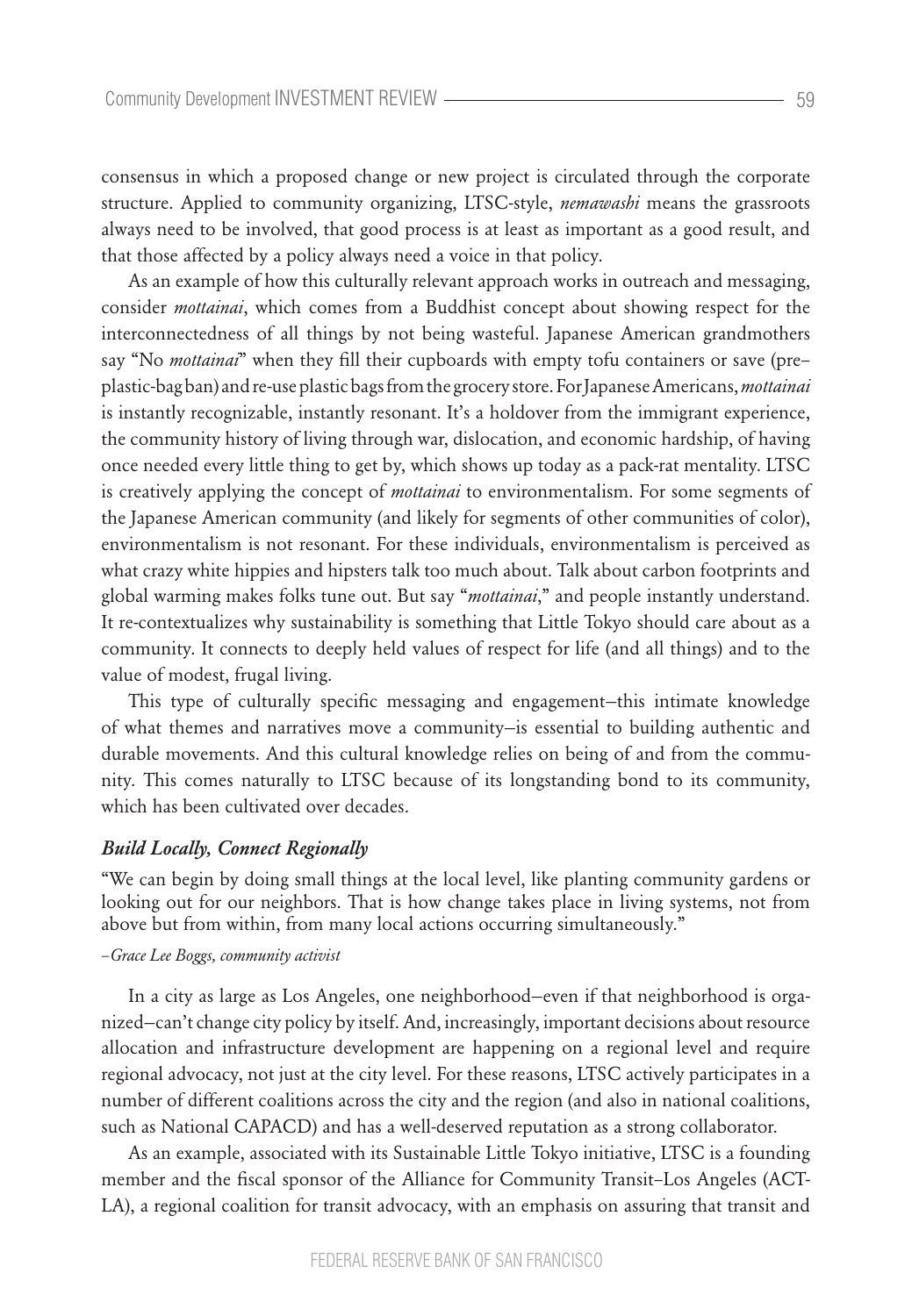transit-oriented development promote sustainability and equity. A big win for ACT-LA was the recently passed Measure JJJ, a voter initiative to create affordable housing and encourage local hiring. The measure also requires that a percentage of any new project that needs a discretionary decision around entitlements also needs to provide a minimum threshold of affordable housing.

Through city-wide and regional policy, LTSC has established a new floor, a new starting point from which to negotiate the future of its neighborhood. And, through local, regional, and national coalition building, LTSC connects its intensely local movement building to broader struggles, such as environmentalism, racial justice, and economic justice.

## *Arts and Culture Tie Everything Together*

our community dies faster than our identity when we lose sight -not of old country nor eye contours nor even bloodbut the way of our hearts' history beating alongside the struggle of the other

### *-traci kato kiriyama, Little Tokyo artist*

For Little Tokyo and many other ethnic enclaves, arts and culture are deeply woven into the fabric of the communities and play a huge role in defining who lives there and what they represent. Local artists and cultural institutions/practitioners also represent a huge economic driver, drawing people to the area who, in turn, support the local economy by eating at restaurants and shopping at stores.

For LTSC, arts and culture are vehicles not only for defining its community, but also for connecting people while fostering empathy and inspiring action. Art, therefore, is an effective tool for activism and for community-building—for creating and preserving a progressive sense of place. In Little Tokyo, art connects the community to its past, defines the boundaries of the present, and empowers the imagination of the future. Art has always been a part of LTSC's strategy. With recent support from ArtPlace America, LTSC started a new program called +LAB, which deepens integration of arts and culture into its broader community development agenda of empowering neighborhood stakeholders and ensuring greater community control over the future development of Little Tokyo. The Sustainable Little Tokyo planning process includes specific focus groups for the participation of artists, and the overall plan includes public art, space for arts and cultural production, and affordable housing for artists.

# **Organizing Around a Vision of Social Change**

People's decisions to participate in public life are driven by intensely personal reasons, which may or may not relate to a vision of the common interest. Community organizing is about helping people understand how their personal reasons relate to the larger public